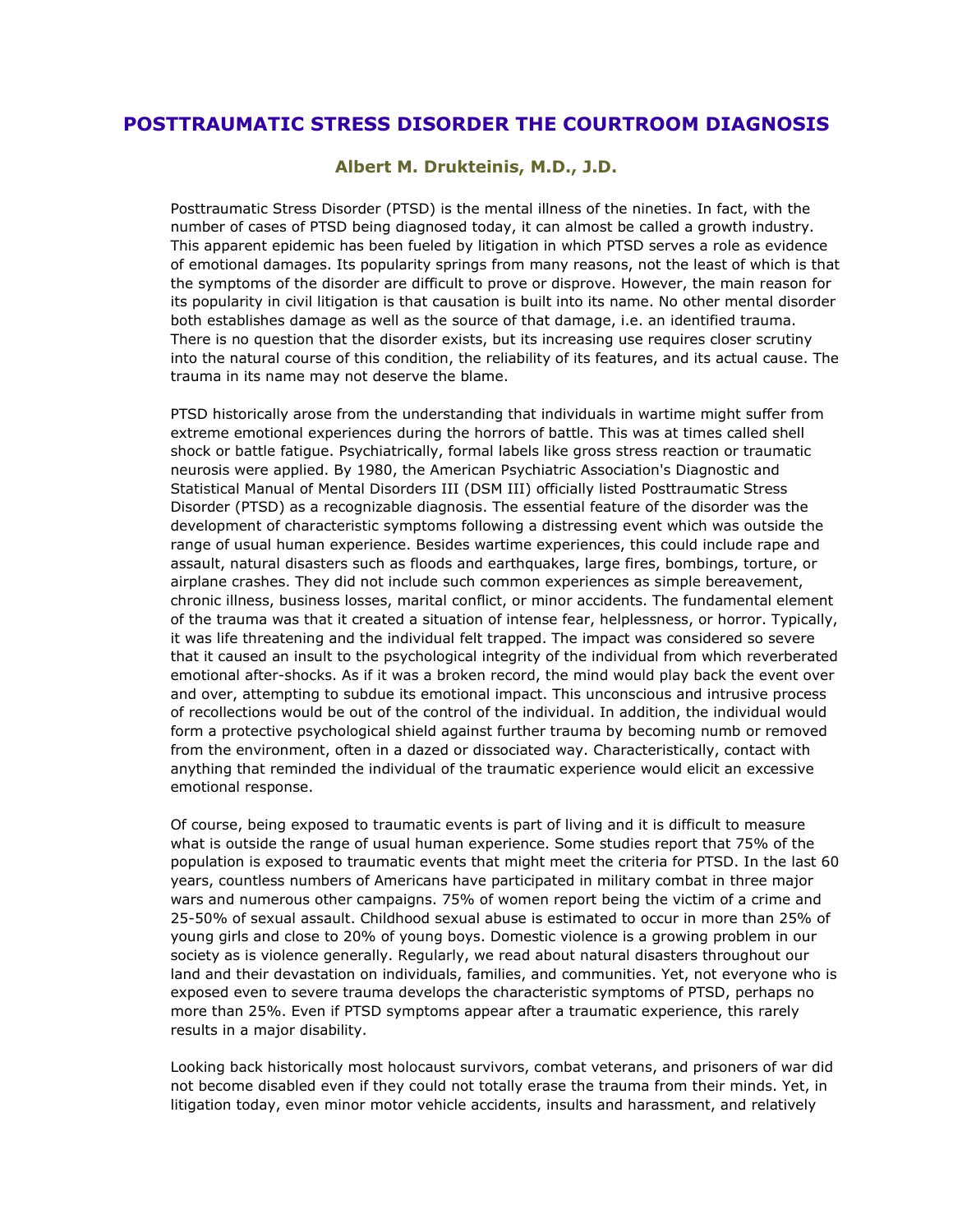insignificant confrontations and conflicts are all claimed to be the precipitants of PTSD. The American Psychiatric Association's Diagnostic and Statistical Manual of Mental Disorders IV (DSM IV) has tried to narrow and refine the definition, recognizing how its over broad use has led to abuse. Specifically, it now requires that the traumatic event is one in which: the person experienced, witnessed, or was confronted with an event or events that involved actual or threaten death or serious injury, or a threat to the physical integrity of self or others, and the person's response involved intense fear, helplessness or horror.

The traumatic event must be persistently re-experienced through recurrent or intrusive distressing recollections, dreams, actions or feelings as if the event were recurring; and should include intense psychological or physiological reactions when exposed to something that symbolizes or reminds the person of the trauma. In addition, individuals with PTSD demonstrate a persistent avoidance of stimuli that are associated with the trauma and a numbing of their general responsiveness to the environment. Finally, there must be evidence of increased arousal or hypervigilance as an aftermath of the traumatic experience. The course of PTSD is variable. At times the symptoms present themselves acutely in the immediate aftermath of the traumatic event. These are known as acute symptoms. If the duration is longer than three months, they become chronic. In some instances the onset is six months or more after the traumatic event and is known as delayed onset (see Diagnostic and Statistical Manual of Mental Disorders IV. Washington, D.C., American Psychiatric Association Press, 1994.)

Unfortunately, as sophisticated as these revised criterion seem, the diagnosis is still difficult to make and is based primarily on subjective descriptions by the individual who is suffering. Although there are numerous psychological tests and scales which attempt to objectify the diagnosis, they too are based on subjective accounts. Physiological measures have also been developed but positive results may represent a general stress response that is not limited to someone who has actually experienced a trauma. Some psychologists try to erroneously conclude that the presence of symptoms of PTSD must mean that a trauma actually occurred. To date there is no scientifically reliable research or other data to conclude that this can be done. Individuals may experience intense distress even at something that they imagined occurred or their perception of having been traumatized, regardless of what the actual event was. Similarly, it is almost impossible to discern whether someone is experiencing an intrusive recollection of a traumatic event or is just choosing to keep a bad memory. As unusual as it may seem, people do retain bad memories because of their anger, feeling of victimization, or pursuit of vindication in a law suit. In fact, litigation is sometimes the major stressor that keeps bad memories alive and the secondary gain expected from a damage award can maintain or even increase symptoms over time. Understanding that PTSD victims even after extremely traumatic experiences are usually not disabled, it is then surprising to see the degree of disability that is part of the litigation of PTSD today. Coupled with these disability claims are often colorful and dramatic descriptions of flashbacks and functional impairments, while possible, they are usually unverifiable.

The evaluation of PTSD requires a comprehensive analysis which starts with a thorough understanding of the alleged traumatic event. Accident reports, police and hospital records must be examined carefully because they often contain the first accounts of what occurred and what the individual really encountered. The claim must be assessed in relation to the specific criteria established by DSM IV. Are the symptoms claimed in proportion to the severity of the stressor? What corroborative data exists besides the individuals subjective account? Even if posttraumatic stress symptoms are possible, is an actual disorder likely, and would disability be expected? What alternative explanations are there for the individuals distress? What life factors and situational conflicts may be playing a greater role? Are there personality characteristics or pre-existing emotional disorders which may be more instrumental in the claimed distress? Does the context of the claimed traumatic event